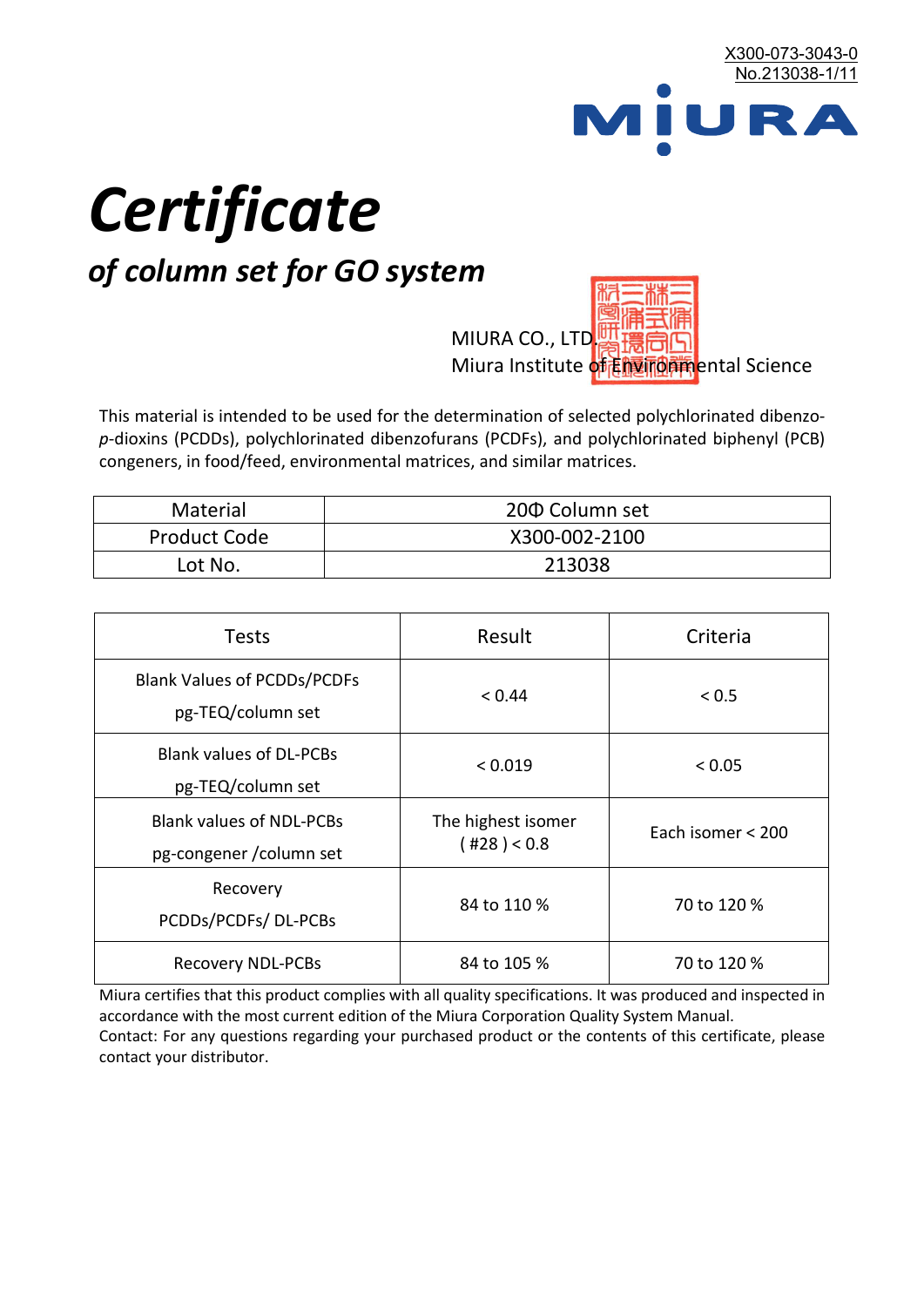### **DESCRIPTIONS**

**Lot Number:** The number mentioned on the labels on the column bag is the lot production number.

**Blank Level Values:** Blank level values, expressed as mass fractions (pg-TEQ per a column set), for selected PCB congeners, PCDD, and PCDF congeners are provided in Table 2. Blank level values are a reference value for which MIURA has the highest confidence in its accuracy, in that all known or suspected sources of bias have been investigated or taken into account (JIS K0311 or JIS K0312).

**Recovery Values (Sample):** Recovery values, expressed as percentages, are provided in Table 3 for selected mass labeled-PCB congeners, and selected mass labeled PCDD and PCDF congeners, based on selected mass labeled recovery standards added before GC-MS measurement. Recovery values meet EU regulations; however, the values meet the MIURA criteria for this certification, which are stricter than what is required by EU regulations.

#### **NOTICE AND WARNING TO USERS**

THE GO SYSTEM COLUMN SET IS INTENDED FOR DIOXIN ANALYTICAL USE ONLY, INCLUDING HAZARDOUS MATERIALS. BEFORE USE, READ THE SDS CAREFULLY; HANDLE PRODUCT AS A HAZARDOUS MATERIAL CAPABLE OF SKIN CORROSION AND/OR EYE DAMAGE.

#### **INSTRUCTIONS FOR STABILITY, STORAGE, AND USE**

**Stability and Storage:** The column set should be stored at room temperatures below 25 °C until use. It should not be frozen or exposed to sunlight or ultraviolet radiation. After removing from the bags, the contents should be used immediately, especially, because the concentration column (lower) "Alumina" can be deactivated under high-humidity. Storing of the removed column set is not recommended.

**Use:** If storing in a cold room or refrigerator, bring them to room temperature (let stand for approximately 30 min), remove water condensed on the surface of the bags. Carefully remove the bags to avoid damage of the column. Use the same lot number with one column set. For more information of column set refer to the operation manual.

#### **ANALYTICAL METHODS USED AT MIURA**

For preparation of blank test, several column sets chosen at random per lot production were allowed to reach ambient temperature; two types of the purification columns (upper: silver nitrate silica gel, and lower: sulfuric acid silica gel) were assembled, and 10 mL of n-hexane was added to wet the top of the column with the designated column cap and disposable syringe. Then, a known amount of internal standard solution (containing selected labeled PCB, PCDDs, and PCDFs congeners; as shown in Table 1) dissolved in 6 mL of n-hexane was added to the top of the column with disposable syringe, and the syringe was washed with 2 x 2 mL of n-hexane; the n-hexane was injected into the column again. Then, the purification columns assembled with the concentration columns (upper) and (lower) were set to the each system unit immediately. After two fractions (dioxin and PCB fractions) were obtained from each system unit, a known amount of the recovery standard solution was added to each concentration vessel. Finally, both fractions were concentrated using an evaporation system under nitrogen to 0.01 mL.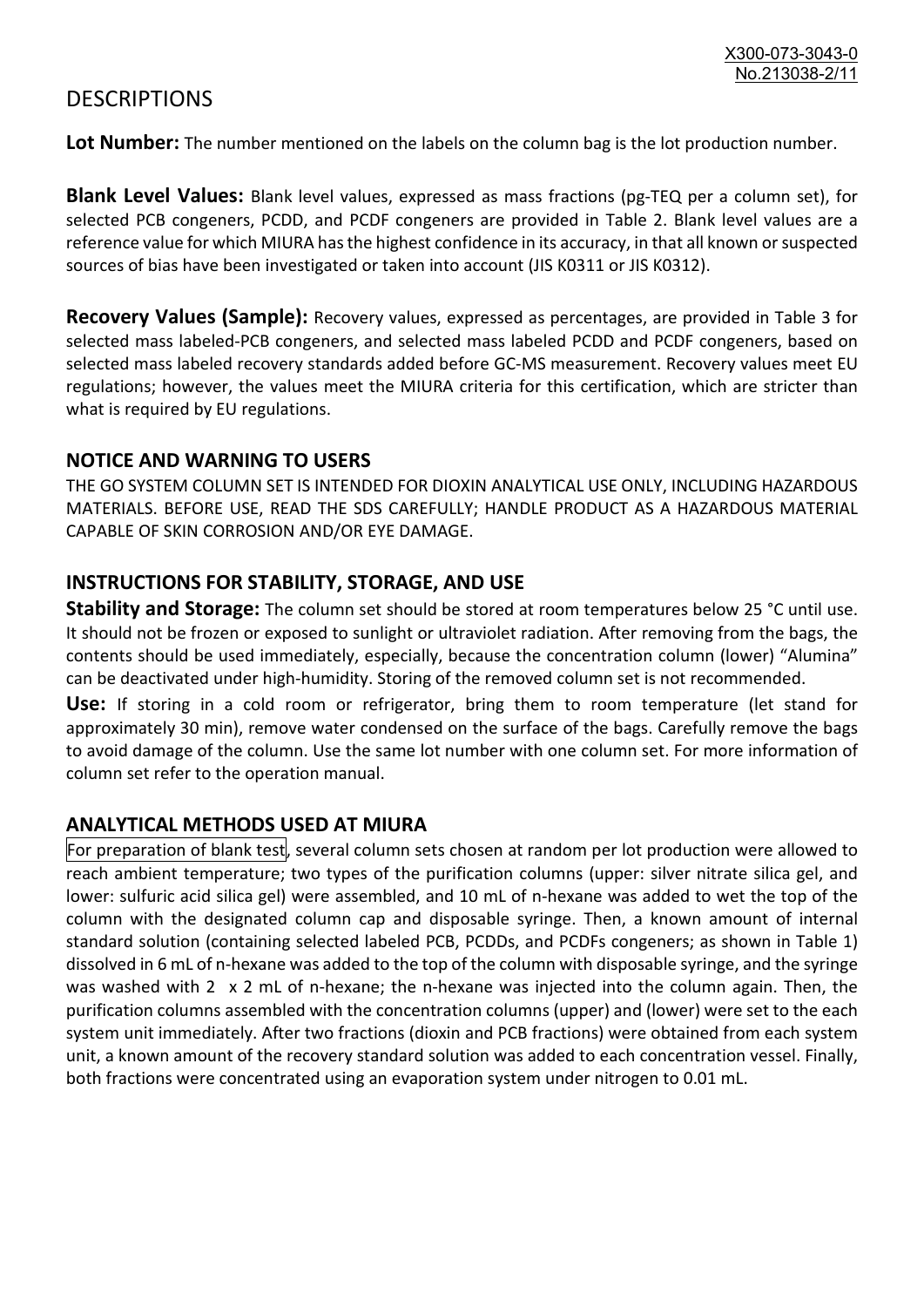X300-073-3043-0 No.213038-3/

| Compounds                   | Standard                      | Maker Code     | Maker                           | <b>Diluted</b><br>Concentration |
|-----------------------------|-------------------------------|----------------|---------------------------------|---------------------------------|
| PCDDs and PCDFs,<br>DL-PCBs | Internal Standard             | DF-SS-A        |                                 | $10$ ng/mL<br>in decane         |
|                             | <b>Internal Standard</b>      | DFP-LCS-B      |                                 |                                 |
|                             | Recovery (Surrogate) Standard | DF-IS-J        |                                 |                                 |
| <b>NDL-PCBs</b>             | Internal Standard             | <b>MBP-28</b>  | Wellington<br>Laboratories Inc. |                                 |
|                             |                               | <b>MBP-52</b>  |                                 |                                 |
|                             |                               | MBP-101        |                                 |                                 |
|                             |                               | <b>MBP-138</b> |                                 |                                 |
|                             |                               | MBP-153        |                                 |                                 |
|                             | Recovery (Surrogate) Standard | <b>MBP-19</b>  |                                 |                                 |
|                             |                               | <b>MBP-70</b>  |                                 |                                 |
|                             |                               | MBP-111        |                                 |                                 |
|                             |                               | MBP-162        |                                 |                                 |
|                             |                               | <b>MBP-178</b> |                                 |                                 |

Table 1. Standard solutions used for recovery tests.

The concentrated dioxin fraction was analyzed using gas chromatography / high resolution mass spectrometry (GC/HRMS) operated in electron impact (EI) mode. A 0.25 mm ID × 60 m fused silica capillary (BPX-DXN, TRAJAN) was used. The concentrated PCB fraction was analyzed using GC/HRMS operated in EI mode. A 0.25 mm ID × 60 m fused silica capillary (HT8-PCB, TRAJAN) was used. All injections were 2 μL using a splitless inlet. The results, blank level values, are provided in Table 2. The chromatograms of each compounds are shown at page 6 and after. Furthermore, the dioxin and PCB fractions were analyzed using gas chromatography / low resolution mass spectrometry operated in total ion scan (m/z 50 to 500) mode, to confirm if interferences may affect determination of target compounds by GC/HRMS are included in the fractions, the chromatograms are not shown here.

For the recovery test (sample), The sunflower seed oil from Helianthus annuus (S5007-1L, Sigma Aldrich) was dissolved in 2 mL of n-hexane. A known amount of the internal standard solution was added to the flask, mixed, and allowed to equilibrate. First, several column sets chosen at random per lot production were allowed to reach ambient temperature; the purification columns (upper) and (lower) were assembled. 10 mL of n-hexane was added to wet the top of the column with the designated column cap and disposable syringe. Then, the sample with the internal standard was injected into the top of the column with the disposable syringe, and the syringe was washed with 2 x 2 mL of n-hexane; the n-hexane was injected into the column again. The purification column was assembled with the concentration column (upper) and (lower), and set to the each system unit immediately. After obtaining two fractions from the system unit, the dioxin and PCB fractions were concentrated using an evaporation system under nitrogen to approximately 0.01 mL. After the addition of a known amount of recovery standard solution, the both fractions were concentrated to 0.02 mL; then dioxin and PCB in each fractions were analyzed using GC/HRMS as mentioned above test. The inspection results is displayed in Table 3.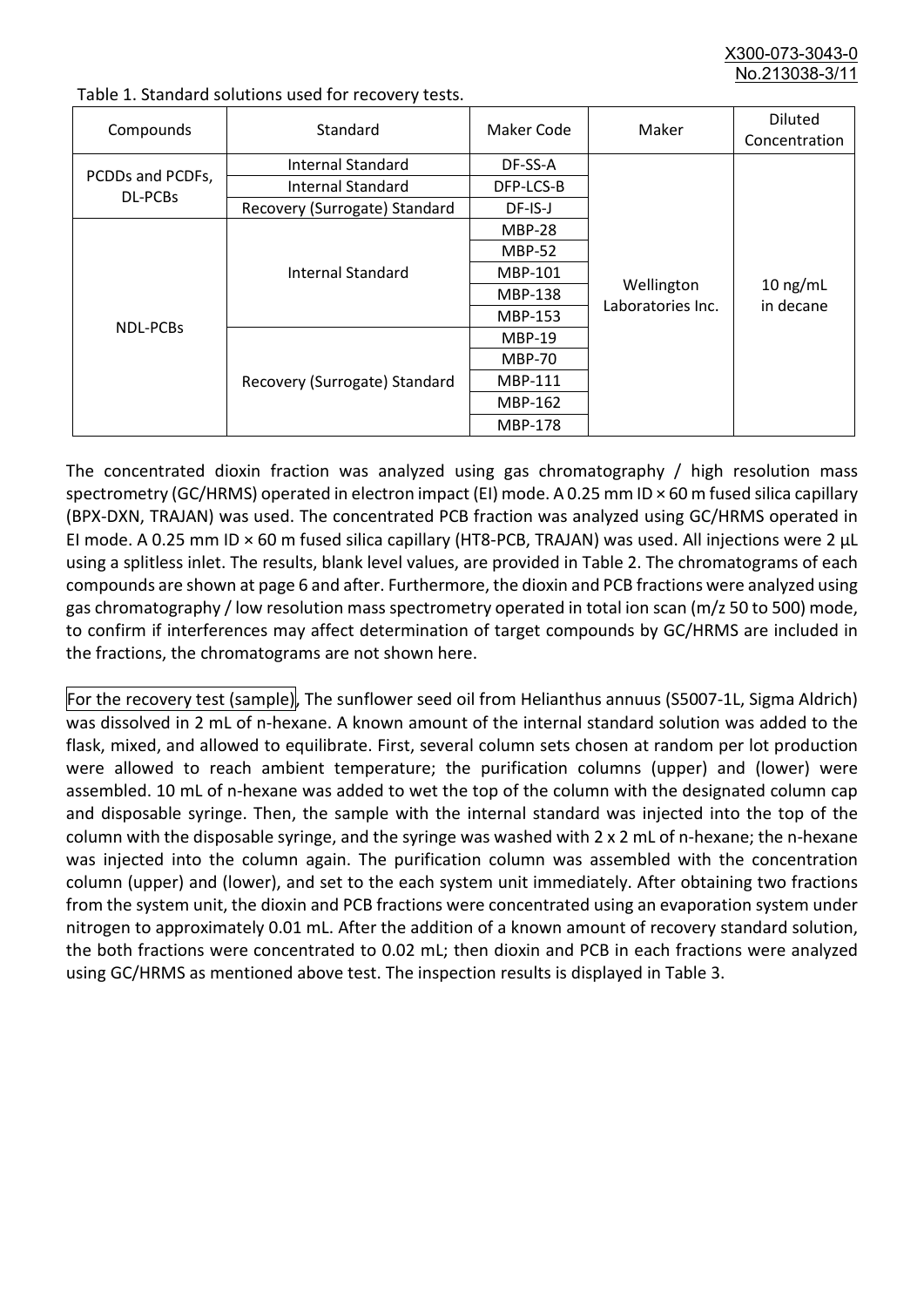X300-073-3043-0 No.213038-4/11

|  |  | Table 2 Blank levels of dioxins (PCDDs/PCDFs and DL-PCBs) and NDL-PCBs per column set. |
|--|--|----------------------------------------------------------------------------------------|
|--|--|----------------------------------------------------------------------------------------|

| abic 2 Diarik icveis of dioxins (I CDD3/TCDTs and DET CD3/ and NDET CD3 pcr column sett.<br>Congener | Concentration | LOQ       | <b>LOD</b> | $S/N=3$   | TEQ*      |
|------------------------------------------------------------------------------------------------------|---------------|-----------|------------|-----------|-----------|
|                                                                                                      | pg/column     | pg/column | pg/column  | pg/column | pg/column |
| 2,3,7,8-TeCDD                                                                                        | <b>ND</b>     | 0.29      | 0.09       | 0.05      | 0.09      |
| 1,2,3,7,8-PeCDD                                                                                      | <b>ND</b>     | 0.30      | 0.09       | 0.07      | 0.09      |
| 1,2,3,4,7,8-HxCDD                                                                                    | <b>ND</b>     | 0.8       | 0.2        | 0.2       | 0.02      |
| 1,2,3,6,7,8-HxCDD                                                                                    | <b>ND</b>     | 0.7       | 0.2        | 0.2       | 0.02      |
| 1,2,3,7,8,9-HxCDD                                                                                    | <b>ND</b>     | 0.8       | 0.2        | 0.2       | 0.02      |
| 1,2,3,4,6,7,8-HpCDD                                                                                  | <b>ND</b>     | 1.3       | 0.4        | 0.07      | 0.004     |
| <b>OCDD</b>                                                                                          | <b>ND</b>     | 1.9       | 0.6        | 0.1       | 0.00018   |
| 2,3,7,8-TeCDF                                                                                        | <b>ND</b>     | 0.9       | 0.3        | 0.1       | 0.03      |
| 1,2,3,7,8-PeCDF                                                                                      | <b>ND</b>     | 0.8       | 0.2        | 0.2       | 0.006     |
| 2,3,4,7,8-PeCDF                                                                                      | <b>ND</b>     | 0.5       | 0.2        | 0.2       | 0.06      |
| 1,2,3,4,7,8-HxCDF                                                                                    | <b>ND</b>     | 0.6       | 0.2        | 0.06      | 0.02      |
| 1,2,3,6,7,8-HxCDF                                                                                    | <b>ND</b>     | 0.9       | 0.3        | 0.06      | 0.03      |
| 1,2,3,7,8,9-HxCDF                                                                                    | <b>ND</b>     | 0.6       | 0.2        | 0.07      | 0.02      |
| 2,3,4,6,7,8-HxCDF                                                                                    | <b>ND</b>     | 0.6       | 0.2        | 0.06      | 0.02      |
| 1,2,3,4,6,7,8-HpCDF                                                                                  | <b>ND</b>     | 1.0       | 0.3        | 0.07      | 0.003     |
| 1,2,3,4,7,8,9-HpCDF                                                                                  | <b>ND</b>     | 1.1       | 0.3        | 0.09      | 0.003     |
| <b>OCDF</b>                                                                                          | <b>ND</b>     | 2.0       | 0.6        | 0.1       | 0.00018   |
| #81 (3,4,4',5-TeCB)                                                                                  | <b>ND</b>     | 0.7       | 0.2        | 0.03      | 0.00006   |
| #77 (3,3',4,4'-TeCB)                                                                                 | <b>ND</b>     | 1.5       | 0.5        | 0.03      | 0.00005   |
| #126 (3,3',4,4',5-PeCB)                                                                              | <b>ND</b>     | 0.4       | 0.1        | 0.1       | 0.01      |
| #169 (3,3',4,4',5,5'-HxCB)                                                                           | <b>ND</b>     | 0.9       | 0.3        | 0.07      | 0.009     |
| #123 (2',3,4,4',5-PeCB)                                                                              | <b>ND</b>     | 0.4       | 0.1        | 0.03      | 0.000003  |
| #118 (2,3',4,4',5-PeCB)                                                                              | <b>ND</b>     | 0.7       | 0.2        | 0.03      | 0.000006  |
| #105 (2,3,3',4,4'-PeCB)                                                                              | <b>ND</b>     | 0.4       | 0.1        | 0.03      | 0.000003  |
| #114 (2,3,4,4',5-PeCB)                                                                               | <b>ND</b>     | 0.6       | 0.2        | 0.03      | 0.000006  |
| #167 (2,3',4,4',5,5'-HxCB)                                                                           | <b>ND</b>     | 0.4       | 0.1        | 0.03      | 0.000003  |
| #156 (2,3,3',4,4',5-HxCB)                                                                            | <b>ND</b>     | 0.5       | 0.1        | 0.03      | 0.000003  |
| #157 (2,3,3',4,4',5'-HxCB)                                                                           | <b>ND</b>     | 0.6       | 0.2        | 0.03      | 0.000006  |
| #189 (2,3,3',4,4',5,5'-HpCB)                                                                         | <b>ND</b>     | 0.4       | 0.1        | 0.03      | 0.000003  |
| #28 (2,4,4'-TrCB)                                                                                    | 0.8           | 0.4       | 0.1        | 0.03      |           |
| #52 (2,2',5,5'-TeCB)                                                                                 | <b>ND</b>     | 0.3       | 0.1        | 0.04      |           |
| #101 (2,2',4,5,5'-PeCB)                                                                              | <b>ND</b>     | 0.4       | 0.1        | 0.03      |           |
| #138 (2,2',3,4,4',5'-HxCB)                                                                           | <b>ND</b>     | 0.6       | 0.2        | 0.03      |           |
| #153 (2,2',4,4',5,5'-HxCB)                                                                           | <b>ND</b>     | 1.1       | 0.3        | 0.03      |           |
| #180 (2,2',3,4,4',5,5'-HpCB)                                                                         | <b>ND</b>     | 0.6       | 0.2        | 0.04      |           |

\* TEQ: Toxicity Equivalents (are applied WHO-TEF(2006))

- 1. The figures in the parentheses in the concentration of actual measurement denote the concentration of the LOD or more and less than the LOQ.
- 2. ND in the concentration of actual measurement denotes less than the LOD.
- 3. TEQ are calculated with an actual measurement which is the concentration of the LOQ or more, and an actual measurement which is the concentration of the LOD or more and less than the LOQ, respectively. For values less than the LOD, TEQ are calculated with the LOD.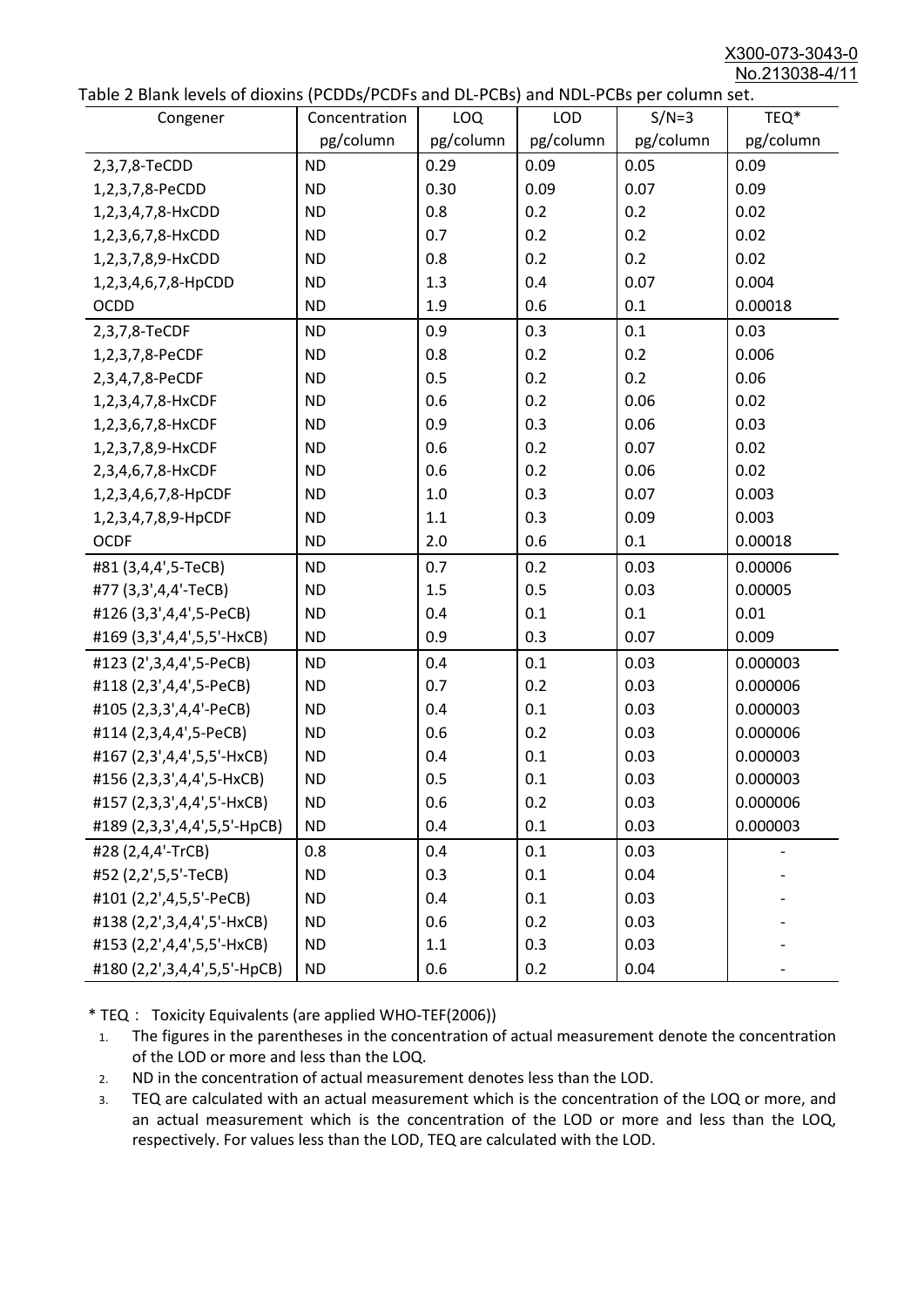| uwic J.<br>Recoveries of fabeled internal standar |        |
|---------------------------------------------------|--------|
| Congener                                          | Sample |
| 2,3,7,8-TeCDD                                     | 85 %   |
| 1,2,3,7,8-PeCDD                                   | 90%    |
| 1,2,3,4,7,8-HxCDD                                 | 97%    |
| 1,2,3,6,7,8-HxCDD                                 | 95 %   |
| 1,2,3,7,8,9-HxCDD                                 | 89%    |
| 1,2,3,4,6,7,8-HpCDD                               | 90%    |
| <b>OCDD</b>                                       | 84 %   |
| 2,3,7,8-TeCDF                                     | 90%    |
| 1,2,3,7,8-PeCDF                                   | 93 %   |
| 2,3,4,7,8-PeCDF                                   | 100 %  |
| 1,2,3,4,7,8-HxCDF                                 | 90%    |
| 1,2,3,6,7,8-HxCDF                                 | 91%    |
| 1,2,3,7,8,9-HxCDF                                 | 96 %   |
| 2,3,4,6,7,8-HxCDF                                 | 98%    |
| 1,2,3,4,6,7,8-HpCDF                               | 91%    |
| 1,2,3,4,7,8,9-HpCDF                               | 88%    |
| <b>OCDF</b>                                       | 86%    |
| #81 (3,4,4',5-TeCB)                               | 92%    |
| #77 (3,3',4,4'-TeCB)                              | 91%    |
| #126 (3,3',4,4',5-PeCB)                           | 98%    |
| #169 (3,3',4,4',5,5'-HxCB)                        | 91%    |
| #123 (2',3,4,4',5-PeCB)                           | 97%    |
| #118 (2,3',4,4',5-PeCB)                           | 91%    |
| #105 (2,3,3',4,4'-PeCB)                           | 95 %   |
| #114 (2,3,4,4',5-PeCB)                            | 97%    |
| #167 (2,3',4,4',5,5'-HxCB)                        | 92%    |
| #156 (2,3,3',4,4',5-HxCB)                         | 102 %  |
| #157 (2,3,3',4,4',5'-HxCB)                        | 98%    |
| #189 (2,3,3',4,4',5,5'-HpCB)                      | 110%   |
| #28 (2,4,4'-TrCB)                                 | 94 %   |
| #52 (2,2',5,5'-TeCB)                              | 99 %   |
| #101 (2,2',4,5,5'-PeCB)                           | 101%   |
| #138 (2,2',3,4,4',5'-HxCB)                        | 93 %   |
| #153 (2,2',4,4',5,5'-HxCB)                        | 84 %   |
| #180 (2,2',3,4,4',5,5'-HpCB)                      | 105 %  |

Table 3. Recoveries of labeled internal standards.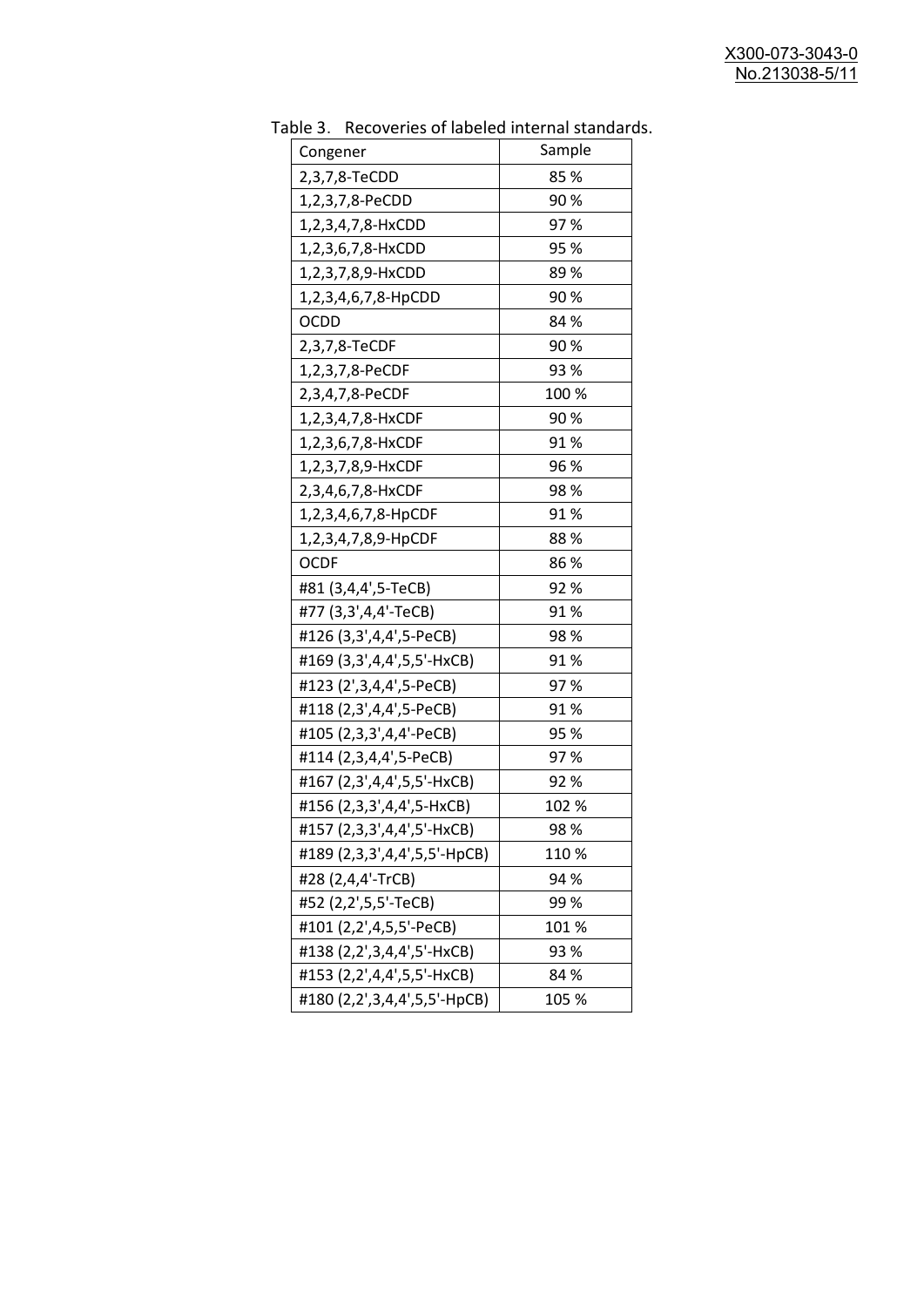#### **Compound View** Page 1

DqData : M:\Diok\DqData\2021\C1E151\BPX-078-1 Injection : C1E151003X

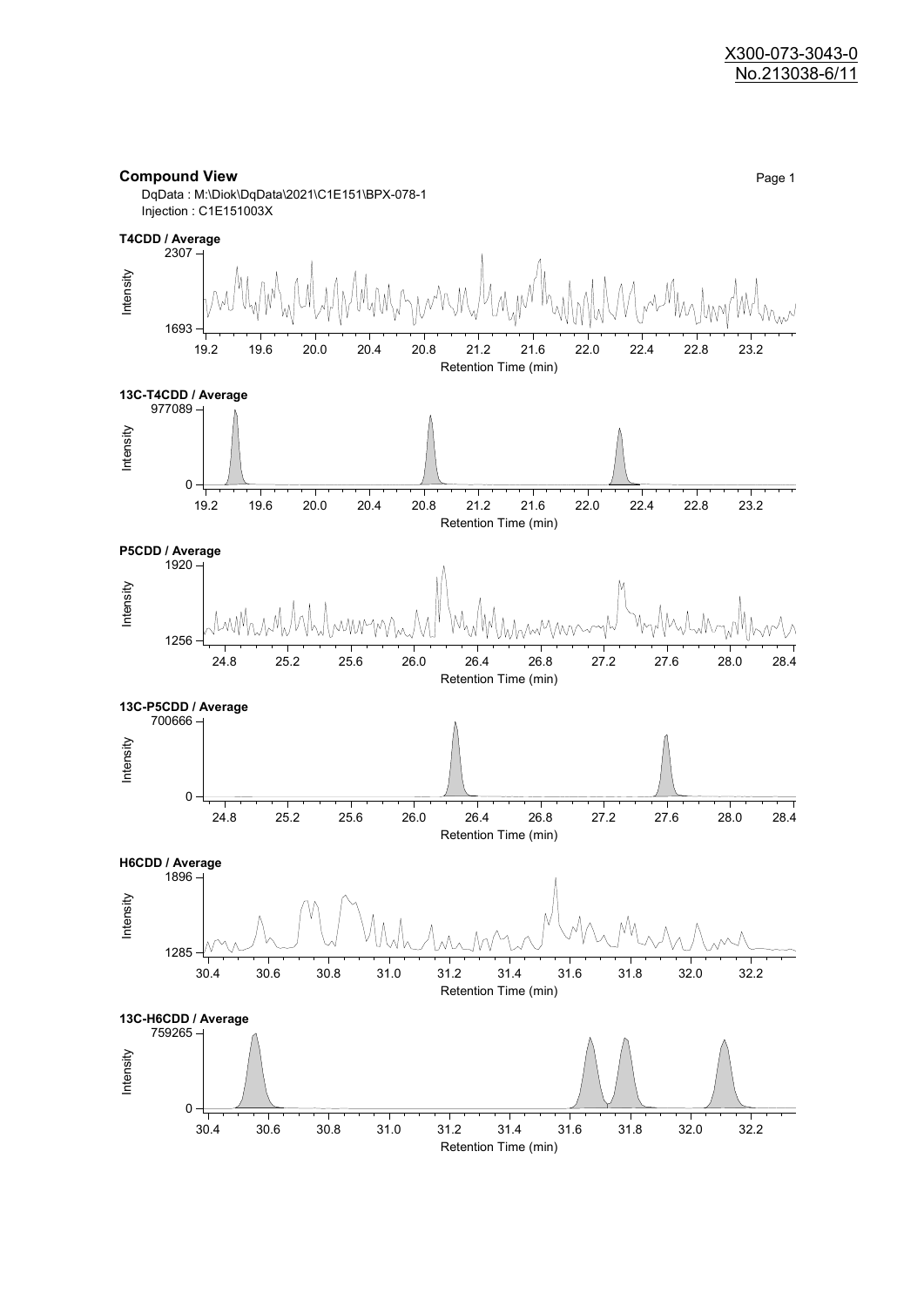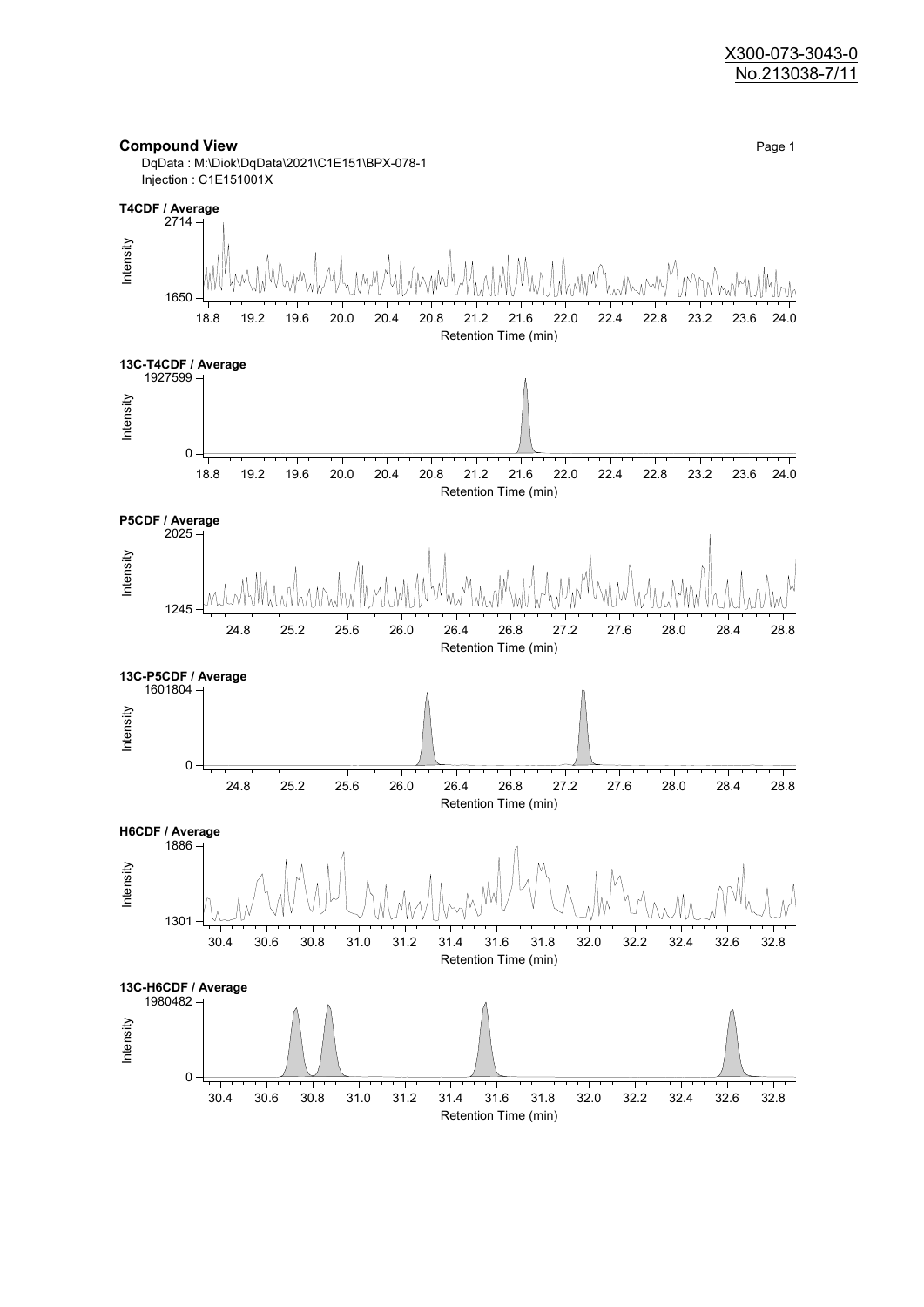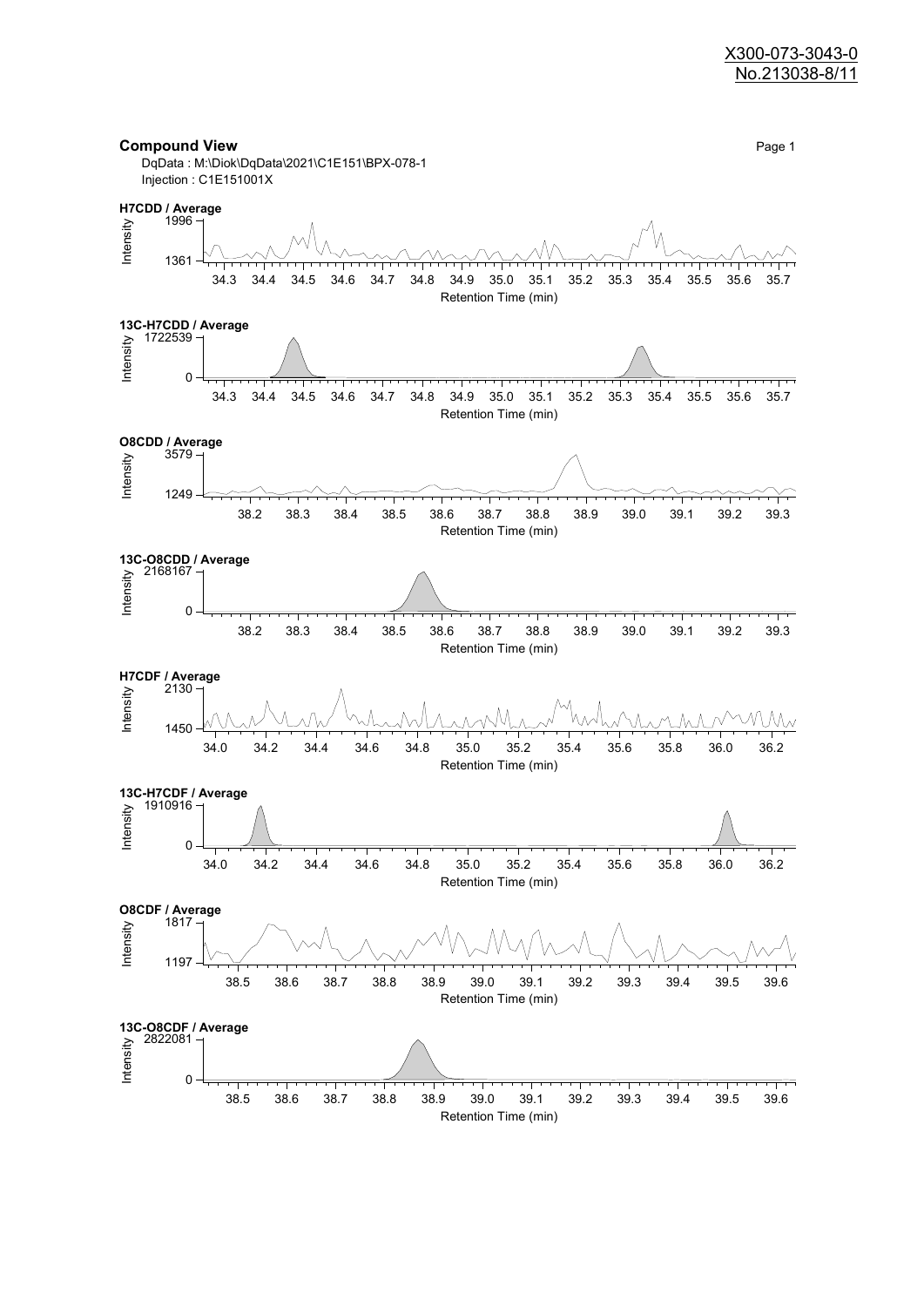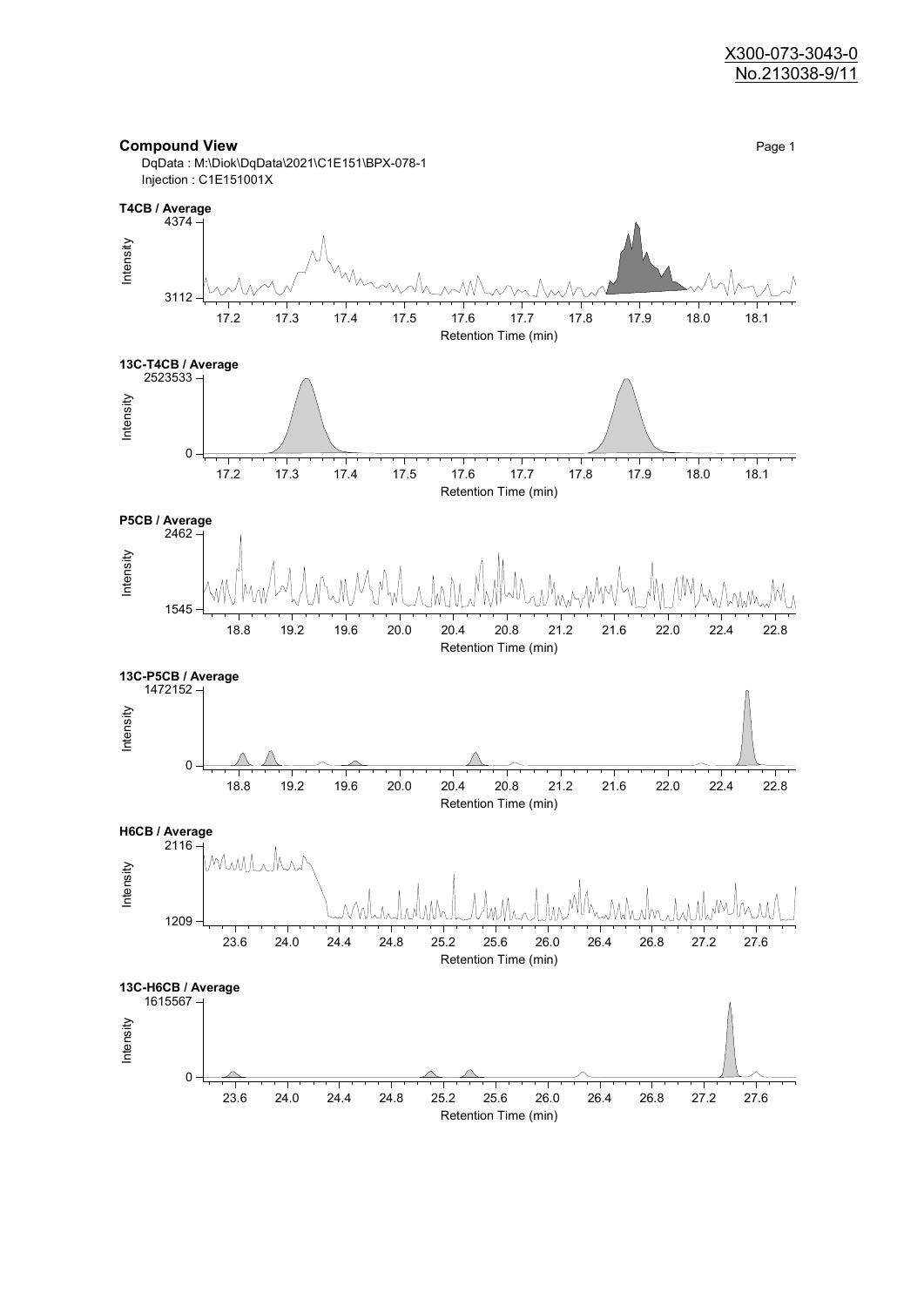